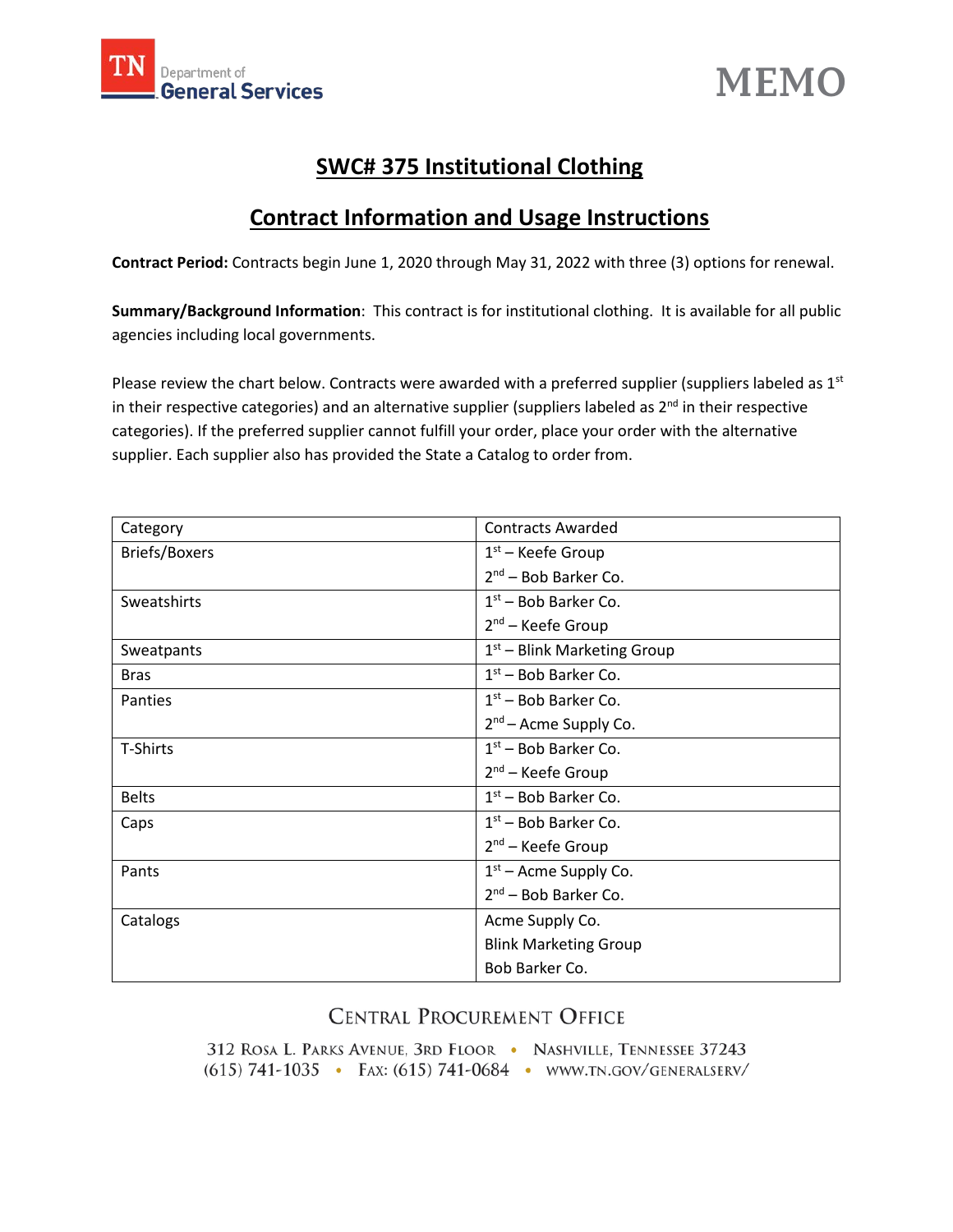



Keefe Group

**State Contact Information Contract Administrator:** DeRenne Raley Category Specialist Central Procurement Office [DeRenne.Raley@tn.gov](mailto:DeRenne.Raley@tn.gov) (615) 741-2293

**Additional State Contact:** James Vallone Category Specialist Central Procurement Office [James.Vallone@tn.gov](mailto:James.Vallone@tn.gov) (615) 253-8528

#### **Supplier Contact Information:**

**Keefe Group, Contract 66676 Sales Representative:** Ryan Hockett [rhockett@keefegroup.com](mailto:rhockett@keefegroup.com) (904) 755-6867

**Bob Barker Company, Contract 66674 Sales Representative:** Betsy Copeland [betsycopeland@bobbarker.com](mailto:betsycopeland@bobbarker.com) (919) 753-1654

### **CENTRAL PROCUREMENT OFFICE**

312 ROSA L. PARKS AVENUE, 3RD FLOOR · NASHVILLE, TENNESSEE 37243 (615) 741-1035 · FAX: (615) 741-0684 · WWW.TN.GOV/GENERALSERV/